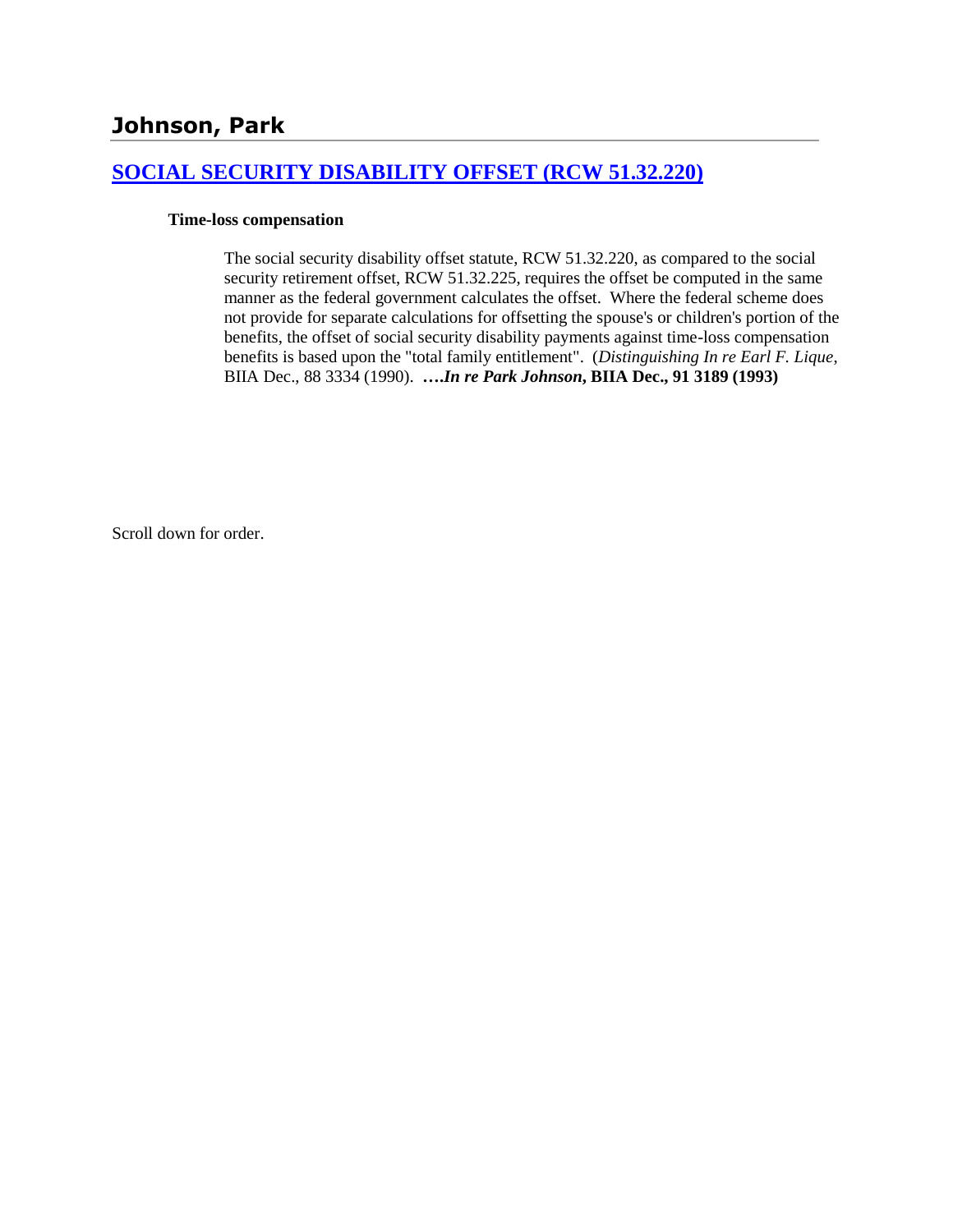### **BEFORE THE BOARD OF INDUSTRIAL INSURANCE APPEALS STATE OF WASHINGTON**

**)**

**IN RE: PARK E. JOHNSON ) DOCKET NO. 91 3189**

**CLAIM NO. T-176693 ) DECISION AND ORDER**

APPEARANCES:

Claimant, Park E. Johnson, by Casey & Casey, P.S., per Carol L. Casey and Gerald L. Casey, Attorneys

Self-Insured Employer, Pope & Talbot, Inc., by Schwabe, Williamson, Ferguson & Burdell, per Elizabeth K. Reeve, Attorney

The Department of Labor and Industries, by Office of the Attorney General, per Steve LaVergne, Paralegal, and Michael Davis-Hall, Assistant

This is an appeal filed by the claimant, Park E. Johnson, on June 11, 1991 from an order of the Department of Labor and Industries dated April 23, 1991 that affirmed an order dated March 13, 1991 that corrected a prior order that reduced the time loss compensation rate. The order of March 13, 1991 established a new time loss compensation rate of \$834.00 based on receipt of social security benefits totaling \$1,334.00 per month and claimant's highest year's earnings of \$32,520.00; ordered the new rate effective December 1, 1990; ordered the claimant be paid this new rate beginning April 1, 1991; and, found there was an overpayment for the period from December 1, 1990 through March 31, 1991 in the amount of \$1698.84; and, notified the claimant that the overpayment would be deducted from future awards at the rate of \$208.50 per month which is 25% of the new rate of time loss compensation. **AFFIRMED**.

# **DECISION**

Pursuant to RCW 51.52.104 and RCW 51.52.106, this matter is before the Board for review and decision on a timely Petition for Review filed by the claimant to a Proposed Decision and Order issued on November 30, 1992 in which the order of the Department dated April 23, 1991 was affirmed.

The Board has reviewed the evidentiary rulings in the record of proceedings and finds that no prejudicial error was committed and said rulings are hereby affirmed.

The numerous issues raised by the claimant concerning the calculation of the social security offset and recoupment of overpayment, are adequately set forth in the Proposed Decision and Order. The claimant's primary contention in his Petition for Review is that the calculation of the reverse offset

1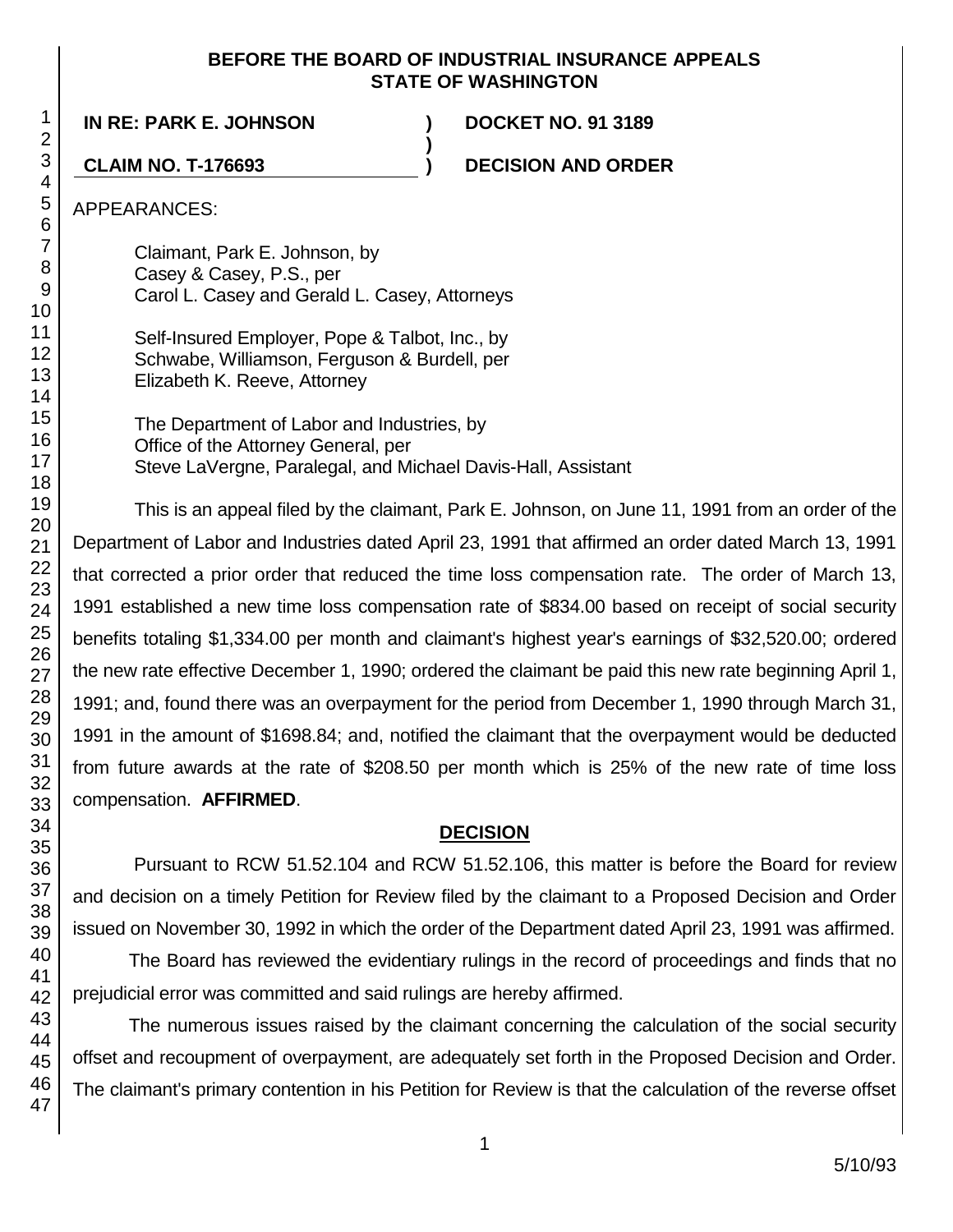for social security disability benefits pursuant to RCW 51.32.220 should not take into account dependent benefits, and that the Board's decision in Earl F. Lique, BIIA Dec., 88 3334 (1990) is supportive of this proposition. We disagree. In Lique, the Board held that in calculating the social security retirement offset pursuant to RCW 51.32.225 where the worker had a dependent child, the Department should consider both the dependent child's time loss compensation and the child's federal benefits, but that the amounts are to be considered and calculated separately from the state and federal benefits received by the worker. Thus, Lique clearly articulates this Board's position that the social security retirement offset calculation consider both state time loss compensation and federal retirement benefits payable on behalf of minor children.

Moreover, Lique involved calculation of the social security retirement offset, not the social security disability offset which is involved in this appeal. As we discussed in In re Lois Oakley, BIIA Dec., 87 3830 (1989), our legislature, in establishing the social security disability offset by virtue of RCW 51.32.220, specifically provided that the offset not exceed the amount of the reduction established pursuant to 42 U.S.C. § 424a. Because of this reference to federal law in RCW 51.32.220, the Board has consistently looked to federal law and procedures established by the Social Security Administration in order to calculate the disability offset. See, e.g., In re LaVerne D. McKenna, BIIA Dec., 49,873 (1978), and In re Evelyn E. Berlin, BIIA Dec., 86 3615 (1987).

The social security retirement offset statute, on the other hand, differs from the disability offset in that it does not specifically incorporate any federal limitations on the amount of the offset, but instead specifically provides that the computation methods in RCW 51.32.220(1) through (6) shall not apply. In Oakley, we held that because of the language contained in RCW 51.32.225, the Legislature authorized a dollar-for-dollar reduction of state total disability benefits by the amount of social security retirement benefits. We recognized that the statutory language belies a construction that the retirement offset would be calculated in the same fashion as the disability offset authorized by RCW 51.32.220.

Because the present case involves calculation of social security disability offset, we must look to the federal laws and regulations, specifically 42 U.S.C. § 424a, the section of the federal code that establishes the federal government's right to offset social security payments by state disability payments. In calculating what the federal government offset would be, 42 U.S.C. §§ 423 and 402 require offset of the claimant's total benefits against the state's total workers' compensation payments.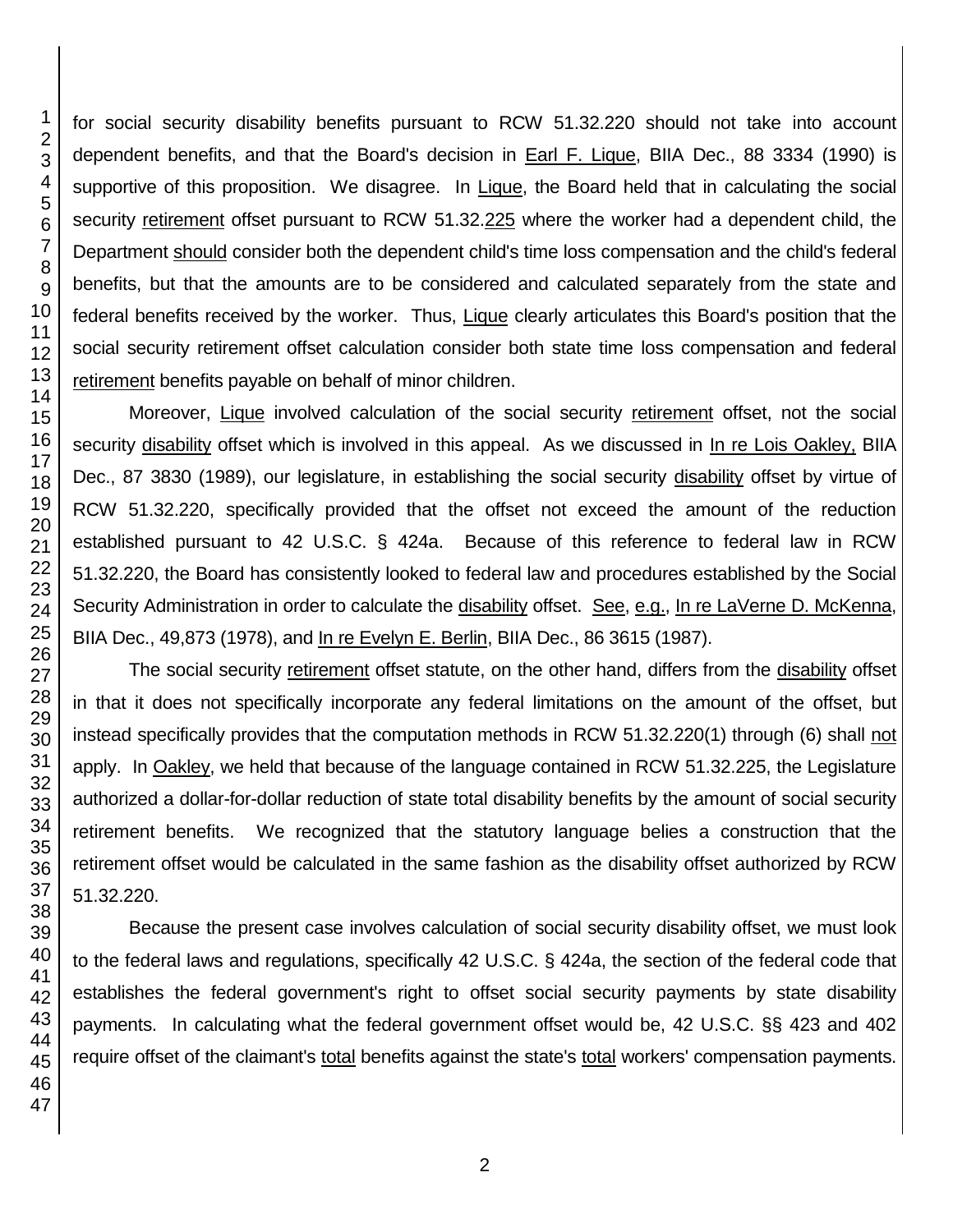Section 402 provides for benefits payable to relatives of persons receiving social security benefits of all kinds, such as wife's, husband's, child's, widower's, and parent's.

Moreover, the federal offset statute requires that the Social Security Administration offset the total of all social security benefits paid to a claimant and his or her children by any state disability payments. There is no provision for a "separate" calculation for children's benefits.

Federal regulations are even more explicit that all social security disability benefits payable must be offset by state disability payments. The regulations reference not only the disability insurance benefit to which an individual is entitled, but also any monthly benefit payable to others under 42 U.S.C. § 402 on the basis of the same earnings record. 20 C.F.R. § 404.408(a).

In the present case, we affirm our holding in McKenna, id. The claimant's "total family entitlement" is the correct amount to consider in the calculation of the offset to be taken against his time loss compensation. We conclude that since the formula for calculating the federal offset does not provide for separate calculation for children, but requires offsetting the total of all social security benefits paid to the claimant and his children by any state disability benefits, the Department must also follow the federal formula. Therefore, the method for calculating social security retirement offset enumerated in **Lique** is inapplicable in this present appeal involving social security disability offset.

The claimant further contends that the Department is precluded from demanding repayment of benefit overpayments made to the claimant prior to the Department's notifying the claimant of the social security offset. RCW 51.32.220(2) clearly authorizes the Department to recover overpayments made up to six months before the date on which a claimant is notified that the overpayment has occurred. In the instant case, the order sought recoupment of overpayments made from December 1, 1990 through March 31, 1991 which is a period covering less than four months before the notice was sent on March 13, 1991. While the reductions for the overpayments cannot be made unless the worker receives notice of the reduction prior to the month in which the reduction is made, here the reduction was not taken until the April benefit payment. The Department's recoupment of the overpayment is within the clear provisions of RCW 51.32.220.

Moreover, this record does not establish when the Department was notified by the Social Security Administration that Mr. Johnson was receiving social security disability benefits. We surmise from a review of the jurisdictional facts that this notice was probably received sometime in November 1990, but there is no testimony or evidence of when the Department learned about the social security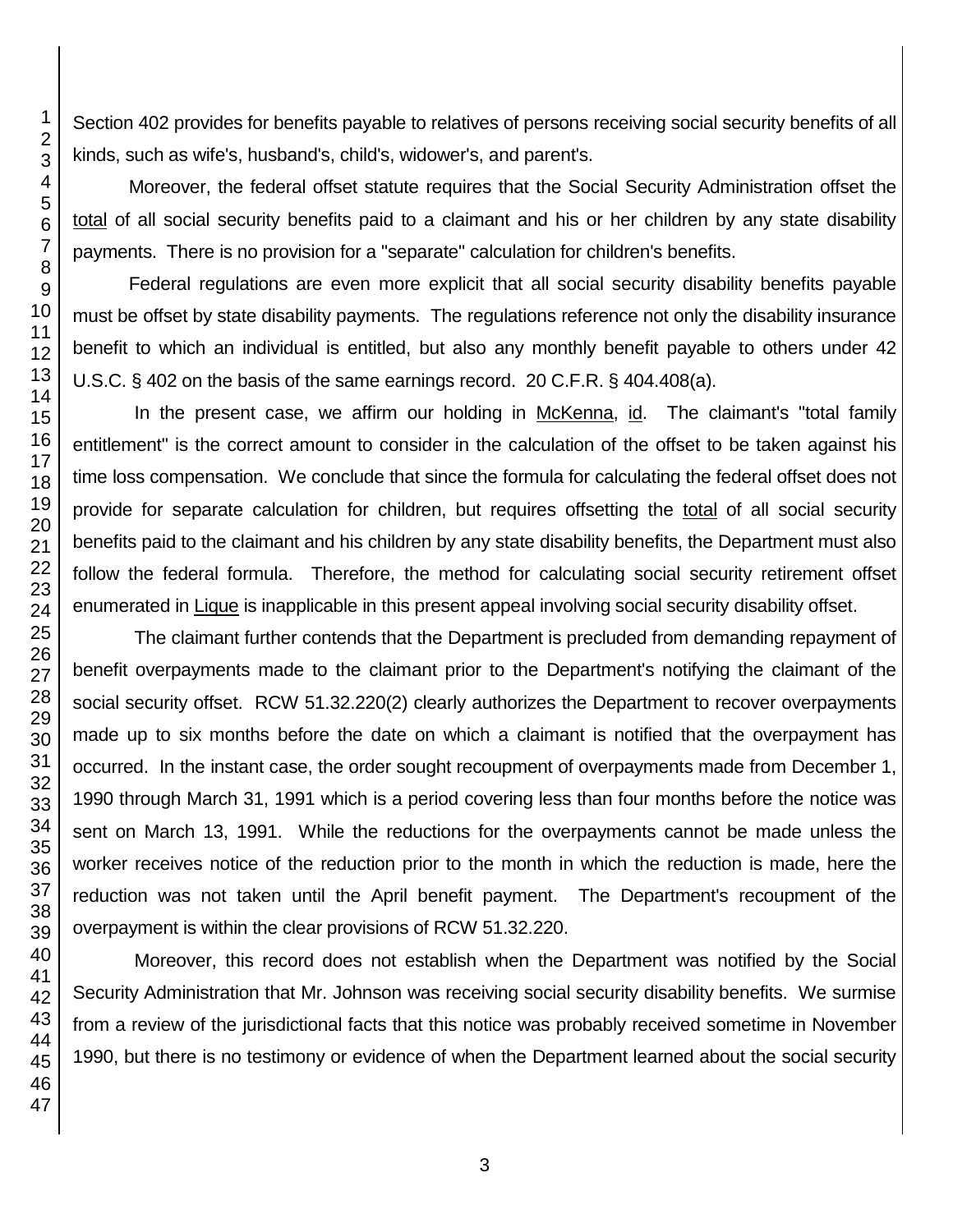benefits. The claimant failed to establish that the Department erred in establishing the effective date of the offset as December 1, 1990.

We further note that the claimant has not established that the Department made any error in its application of COLAs in its calculation of the reverse social security offset.

After review of the entire record, the claimant's Petition for Review, the Department's Response to the Claimant's Petition for Review, and the applicable statutory law and Board decisions, we conclude that the Proposed Decision and Order is supported by the preponderance of the evidence and is correct as a matter of law. The order reducing the claimant's monthly time loss compensation rate because of his receipt of social security disability payments and finding an overpayment of \$1,698.84 is affirmed.

# **FINDINGS OF FACT**

1. On November 28, 1988, the claimant, Park E. Johnson, filed an application for benefits with the Department of Labor and Industries alleging an industrial injury to have occurred on November 3, 1988 while in the course of employment with Pope and Talbot, Inc. The claim was allowed and time loss benefits paid.

On November 30, 1990, the self-insured employer forwarded information from the Social Security Administration that social security benefits were being provided the claimant effective July 1, 1989. On February 20, 1991, the self-insured employer requested the Department to review the matter of social security offset. On March 4, 1991, the Department entered an order informing the claimant that his time loss compensation was being reduced to \$1,202.00 effective December 1, 1990 because of his receipt of social security benefits, that the new time loss rate would begin on April 1, 1991, that the claimant had been overpaid for the period from December 1, 1990 through March 31, 1991 in the amount of \$214.17, and that the overpayment would be deducted from future awards at the rate of \$35.70 per month. On March 11, 1991, the claimant protested, and on March 13, 1991, the Department entered a corrected order informing the claimant that the new time loss compensation rate because of receipt of social security benefits would be \$834.00 effective December 1, 1990, the new rate would begin on April 1, 1991, that the claimant had been overpaid for the period from December 1, 1990 through March 31, 1991 in the amount of \$1,698.84, and that the overpayment would be deducted from future awards at the rate of \$208.50 per month.

On April 12, 1991, the claimant protested the March 13, 1991 order, and on April 23, 1991, the Department issued an order affirming the order of March 13, 1991. On June 11, 1991, the claimant filed an appeal with the Board from the order dated April 23, 1991, and on July 31, 1991, the Board granted the appeal, and assigned it Docket No. 91 3189.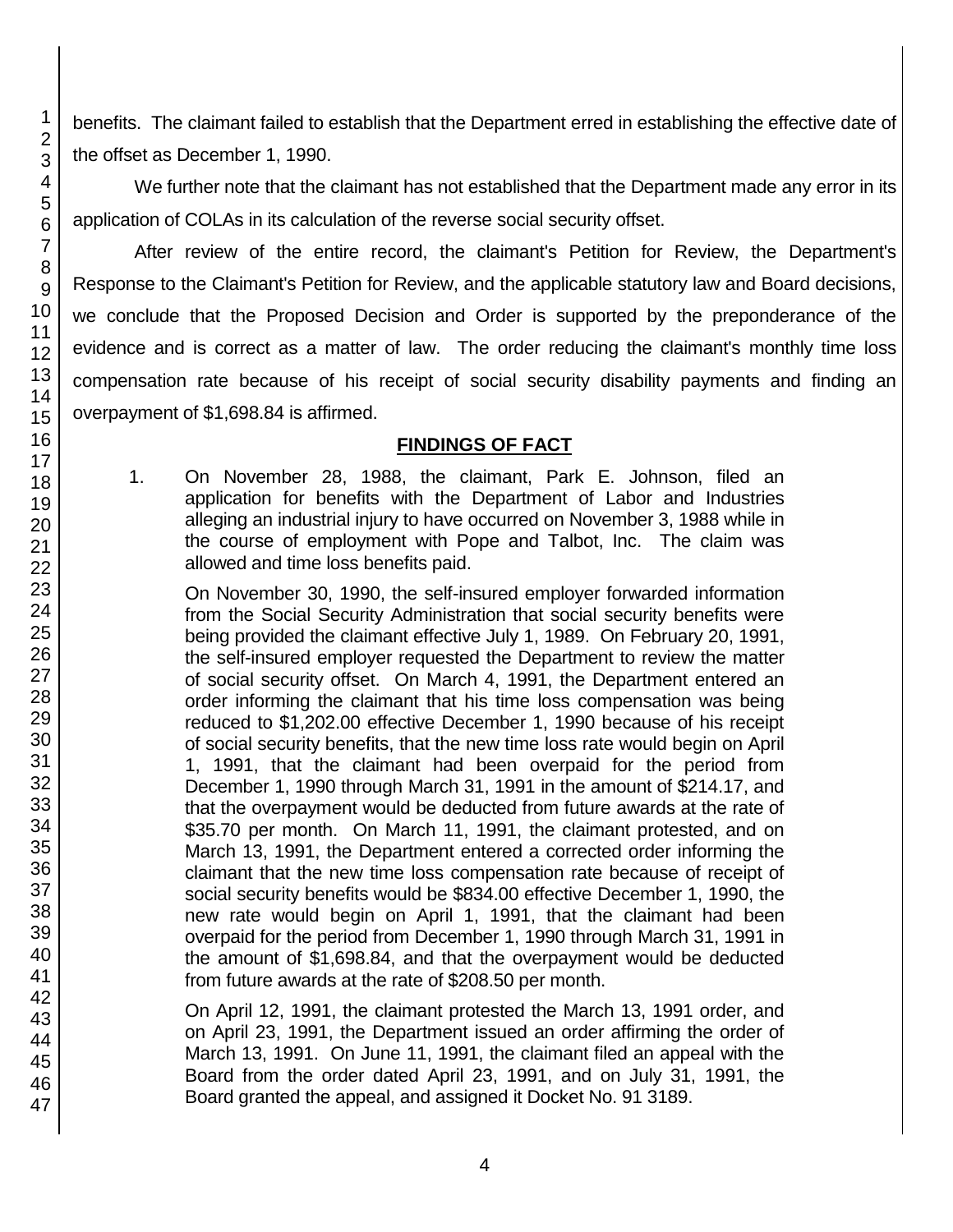- 2. Park E. Johnson sustained an industrial injury on November 3, 1988 while in the course of employment with Pope and Talbot, Inc. He thereafter received time loss compensation as an injured worker pursuant to the Washington State Industrial Insurance Act. As of November 1988 Mr. Johnson was married and had two dependent children under the age of 18. His original rate of time loss compensation was \$1,164.59.
- 3. Mr. Johnson's highest year's earnings used in calculating the social security offset were \$32,526.75 for 1986. The maximum permissible amount of combined social security disability and state time loss compensation is 80% of the average current earnings, or \$2,168.00 per month.
- 4. Mr. Johnson was entitled to social security disability benefits effective July 1989 in the amount of \$890.00 and for his dependent children in the amount of \$444.00 for a total social security disability benefit of \$1,334.00.
- 5. As of December 1, 1990, the amount of time loss compensation payable to Mr. Johnson was \$834.00 (\$2,168.00 minus \$1,334.00). Mr. Johnson was overpaid time loss compensation for the period from December 1, 1990 through March 31, 1991 in the amount of \$1,698.84 which was deductible from future benefits at the rate of \$209.50, which is 25% of the time loss benefit rate of \$834.00.
- 6. By order dated March 13, 1991, Mr. Johnson received notice from the Department of the overpayment of \$1,698.84 and notice that the overpayment would be deducted from future benefits at the rate of \$208.50 per month.

## **CONCLUSIONS OF LAW**

- 1. The Board of Industrial Insurance Appeals has jurisdiction of the parties and the subject matter of this appeal.
- 2. Mr. Johnson's total family entitlement in social security benefits is the correct amount to be considered in the calculation of the proper offset or reduction to be taken against his time loss compensation benefits. Calculation of offset pursuant to RCW 51.32.220 requires offsetting Mr. Johnson's and his minor children's combined social security disability benefit against any state time loss compensation or pension benefits.
- 3. The Department has authority pursuant to RCW 51.32.220(2) to recoup overpayments made up to six months before the date on which a claimant is notified that the overpayment has occurred. The order of March 13, 1991 was notice to the claimant that the Department would recoup the overpayments made from December 1, 1990 through March 31, 1991 from future benefits. The Department's recoupment of the overpayment was correct and met the provisions of RCW 51.32.220(2).
- 4. The order of the Department of Labor and Industries dated March 13, 1991, correcting the order of March 4, 1991 and determining that the

47